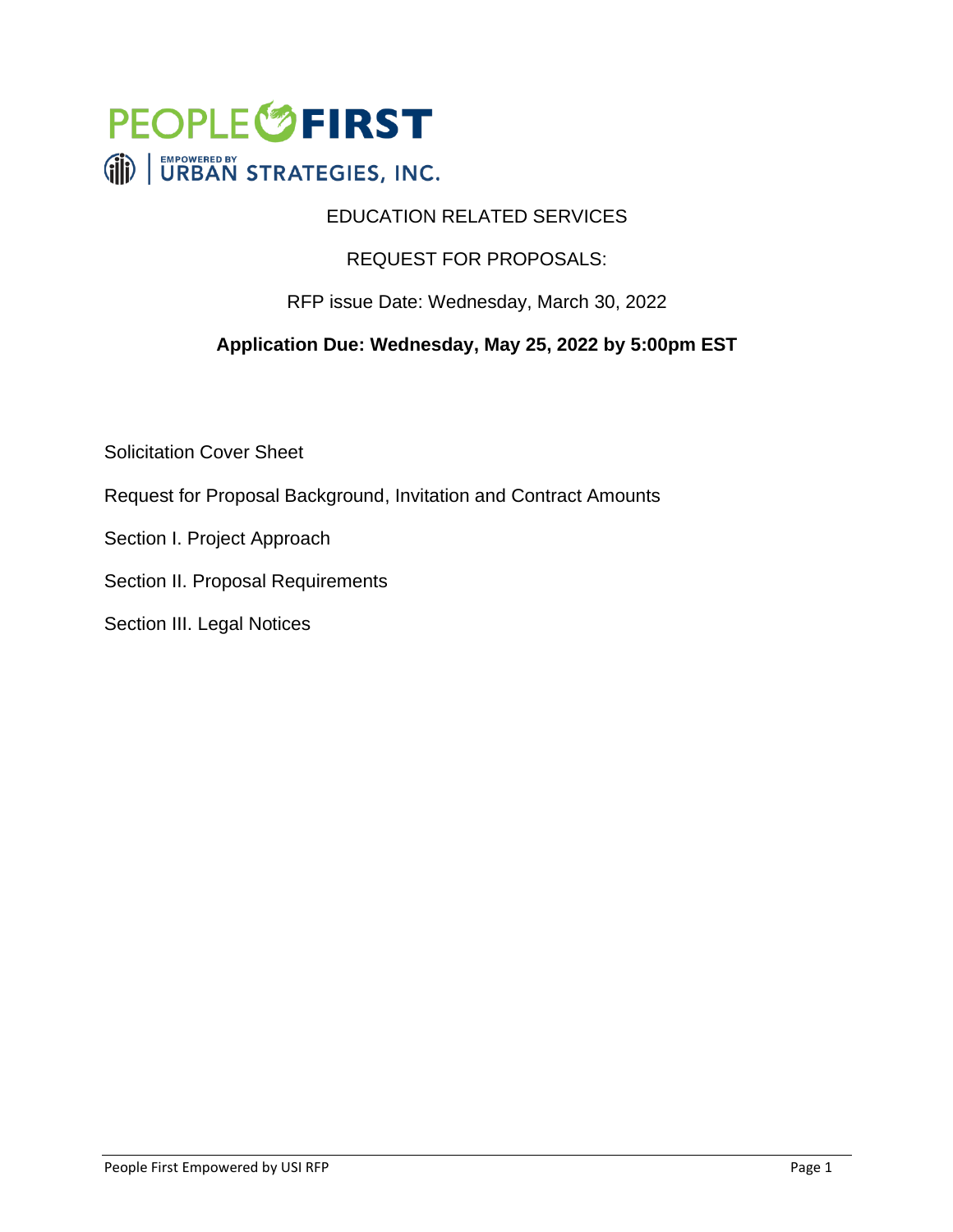

### **Request for Proposal Background and Invitation**

#### **Background:**

The People First Initiative was created through a partnership between the City of Norfolk (City), the Norfolk Redevelopment and Housing Authority (NRHA), residents and other stakeholders and is funded by the City. Urban Strategies, Inc. (USI) is the organizational lead for the implementation of this Initiative. People First Empowered by USI is a human capital development program created to improve conditions of well-being for families directly impacted by the comprehensive redevelopment of the Tidewater Gardens neighborhood in the area known as the St. Paul's area of Norfolk. To support families, People First Year 3 funding totaling \$85,000 is available through this Request for Proposals and would be available into year 4.

#### **Invitation:**

People First is inviting local nonprofits to submit proposals to provide proven, results-based services designed to move the needle in an upward direction on the following educational indicators for children and families that are residents of Tidewater Gardens (target families) before, during and after redevelopment.

Based on the expressed needs of families, services are requested to address key priorities areas. The intention of this invitation is to fill a gap in service needs, not to supplant existing resources that are currently available in the community

Indicators for students in target families:

- 1. Number and percentage of students in kindergarten who demonstrate at the beginning of the program or school year age-appropriate functioning across multiple domains of early learning as determined using developmentally appropriate early learning measures
- 2. Number and percentage of students at or above grade level according to State mathematics assessments in at least the grades required by the Elementary and Second Education Act (ESEA).
- 3. Number and percentage of students at or above grade level according to reading or language arts assessments in at least the grades required by the Elementary and Second Education Act (ESEA).
- 4. Number and percentage of students that graduated high school on time
- 5. Percent of students chronically absent for the school year.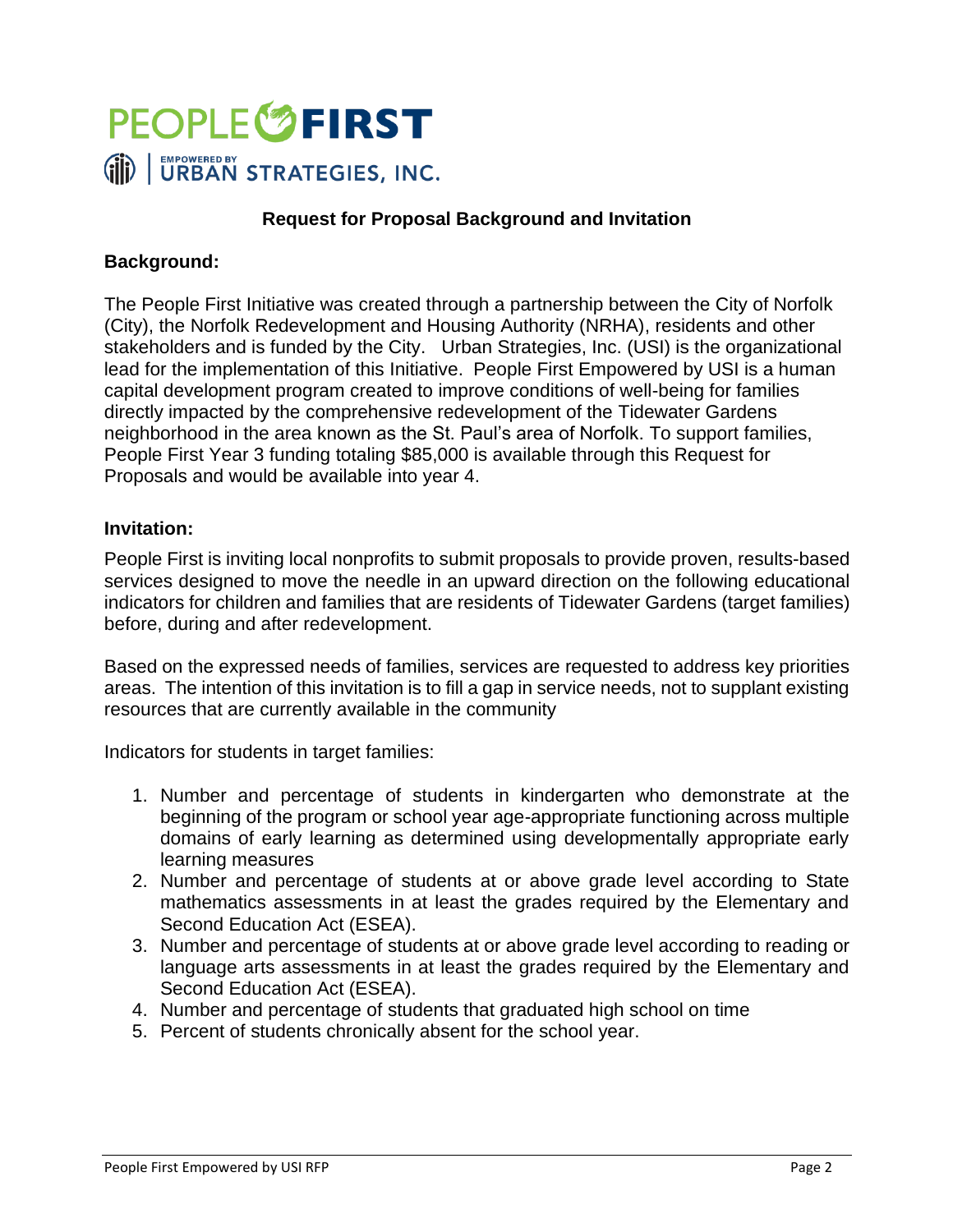

## **Priority Areas**

Quantitative and qualitative data about and from target families and students have been gathered to determine priority areas. Respondents to this Request for Proposals must ensure that proposed services are delivered in way that is appropriate to the demographics, risks, challenges, assets and interests of the target families.

## *PRIORITY AREA – KINDERGARTEN READINESS*

We are seeking proposals that address some or all of these early learning components childcare slots coupled with assistance with accessing state childcare subsidies (if eligible), transportation assistance/coordination as barrier removal, employment training connections for parents interested in working in the child care field, and two-generation programs that offer structured opportunities for parents and their children to be engaged in learning opportunities together (i.e. regular and ongoing commonplace activities, like talking, reading and singing with babies)

**Need:** High quality early learning programs that ensure children are prepared to enter Kindergarten ready to learn, specifically:

- o High-quality early childhood programs that provide a safe and nurturing environment while promoting the physical, social, emotional, and intellectual development. The objective is to enroll children in high quality early learning programs as a support to parents that are seeking employment and for whom childcare is a barrier to secure and maintain employment.
	- $\checkmark$  At a minimum, high quality refers to programs and providers that are actively participating in Virginia Quality Rating and Improvement System standards and are at quality levels; therefore, demonstrating a commitment to quality for young children. There is no fee to participate in Virginia Quality. Virginia Quality awards quality levels to childcare and preschool programs based on four quality standards and best practices: staff qualifications; curriculum or intentional teaching approach; learning environment and Teacher-child interactions.

**Target Population:** Children ages 0-5

## *PRIORITY AREA - CORE ACADEMIC PROFICIENCY*

We are seeking to support programs focused on the whole family, as well as high-quality individualized and small group instructional academic supports to improve student's reading and math proficiency. COVID-19 school disruptions have produced an extremely urgent need to maximize in-school, afterschool, and the summer months for learning recovery and acceleration. Furthermore, a high level of absenteeism has dragged down academic achievement.

.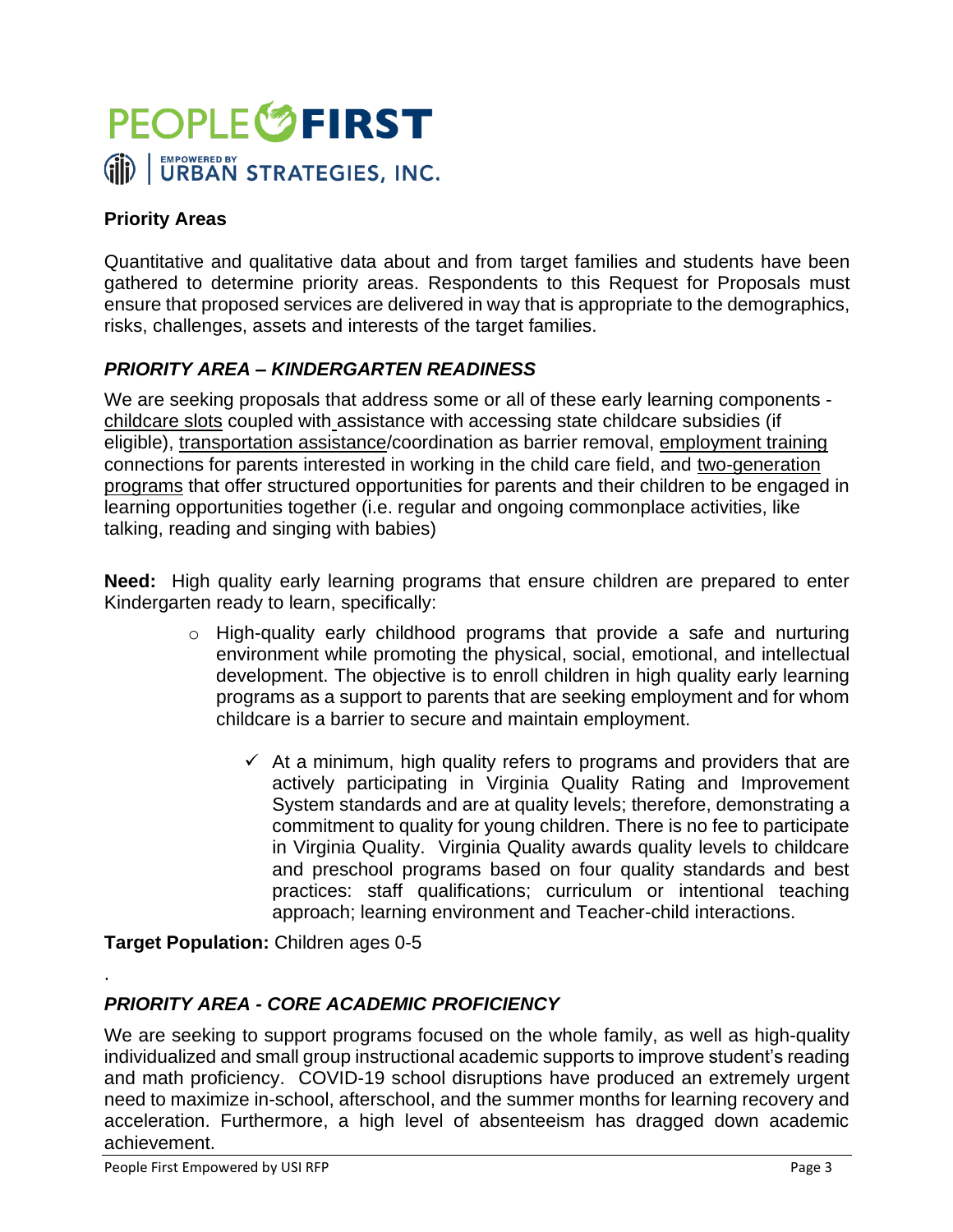**Need:** High quality academic support services that ensure that students are proficient in reading and math, preferably in a safe and in-person setting (where possible).

- o High quality individualized and small group reading and math tutoring services. Preference will be given to organizations that can provide/coordinate Peer to Peer Academic Support. NPS provides a plethora of online academic support to students. However, not all of our students excel using only online materials. Respondents would coordinate an instructional strategy that consists of student partnerships, linking high achieving students with lower achieving students or those with comparable achievement, for structured reading and math study sessions, in person (for now – reduction in Covid-19 regs).
- $\circ$  High quality in-school, afterschool, and/or summer months learning programs that support youth development with an academic focus
- $\circ$  Trauma-focused family counseling that addresses root causes that contribute to chronic absenteeism, and provide solutions to parents.

### **Target Population:** School Age Children ages 0 – 18

## *PRIORITY AREA - GRADUATION AND POST HIGH SCHOOL TRANSITIONS*

We are seeking to support high-quality programs that provide employment and training opportunities focused on advancing post high school transitions. Programs should demonstrate the following values: age/stage appropriate employment training approaches, allow for student input, involve supportive adult relationships and financial incentives.

**Need:** Students deserve access to opportunities to build the skills, knowledge, and mindsets critical for long-term career success.

> $\circ$  High quality individualized and small group opportunities that offer real-world learning and career exposure models that allow students, especially in their middle and high school years, to develop career identifies and forwardthinking plans reflective of their self-awareness. Programs and services should enable students to build self-knowledge of their aptitudes and preferences, allow for exploration of multiple or diverse career pathways while exercising agency and choice, and promote the development of career navigation and/or soft skills necessary for professional success. Programs should not duplicate services offered through school districts.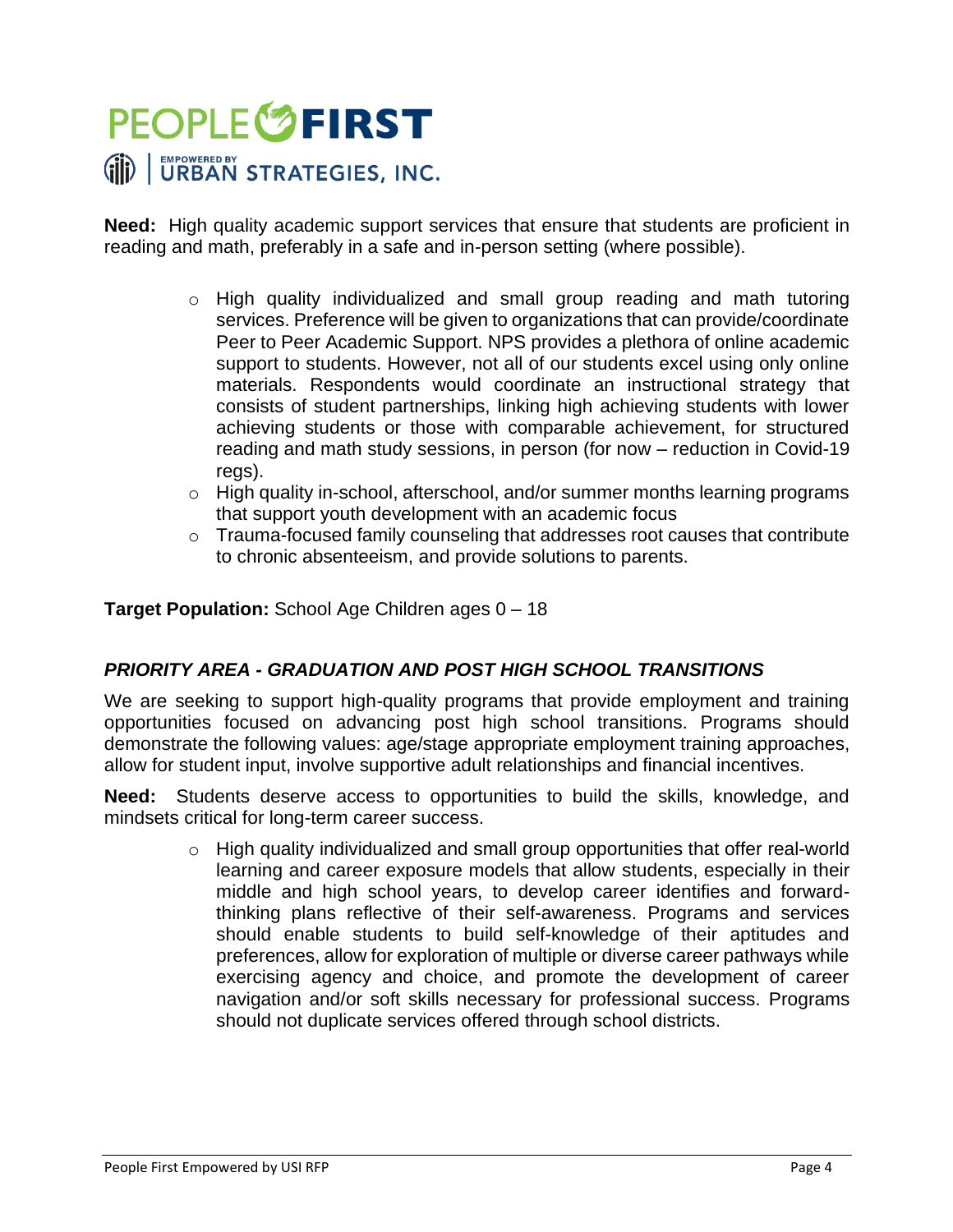# **PEOPLE<sup>6</sup>FIRST** (iii) | URBAN STRATEGIES, INC.

- $\circ$  Mentoring programs that connect middle and high school students with people who have specific skills and knowledge to learn work related skills and advantages to move up in work, skill level and school performance. Mentoring programs can be traditional one-on-one mentoring or group mentoring (single mentor is matched with a cohort of youth mentees).
- $\circ$  Career exposure introductory career exposure (e.g. job shadow, simulation or project, company tour, panel)
- $\circ$  Earn to learn paid (i.e. stipend) career experience in specific skills including apprenticeships, on the job training, transitional jobs, paid internships, and paid work-based courses linked to financial capability training (i.e. money management, financial products and services)
- $\circ$  Entrepreneurship skills building skills specifically to start new enterprises and ways to apply those skills immediately in real life.

Target Population: 8<sup>th</sup> grade through high school students

### **Contract Amounts:**

Up to \$50,000 per contract year depending upon the number of participants served, services provided, hours of services, depth of services and outcomes achieved. All funds must be used for direct service activities.

### Section I: Project Approach

Respondents to the Request for Proposals must be able to clearly articulate their program approach, how the approach will meet the need and the measures of success.

Funded organizations will have overall responsibility for the delivery of committed services. Accordingly, organizations must have demonstrated capacity to perform the tasks necessary to achieve measurable results. The selected organizations, with USI's oversight and review, will be primarily responsible for work related to the delivery of proposed services, completion of monthly reports, and the use of data to improve work. All services will be delivered in collaboration with USI and should include consistent communication with the USI assigned family support staff.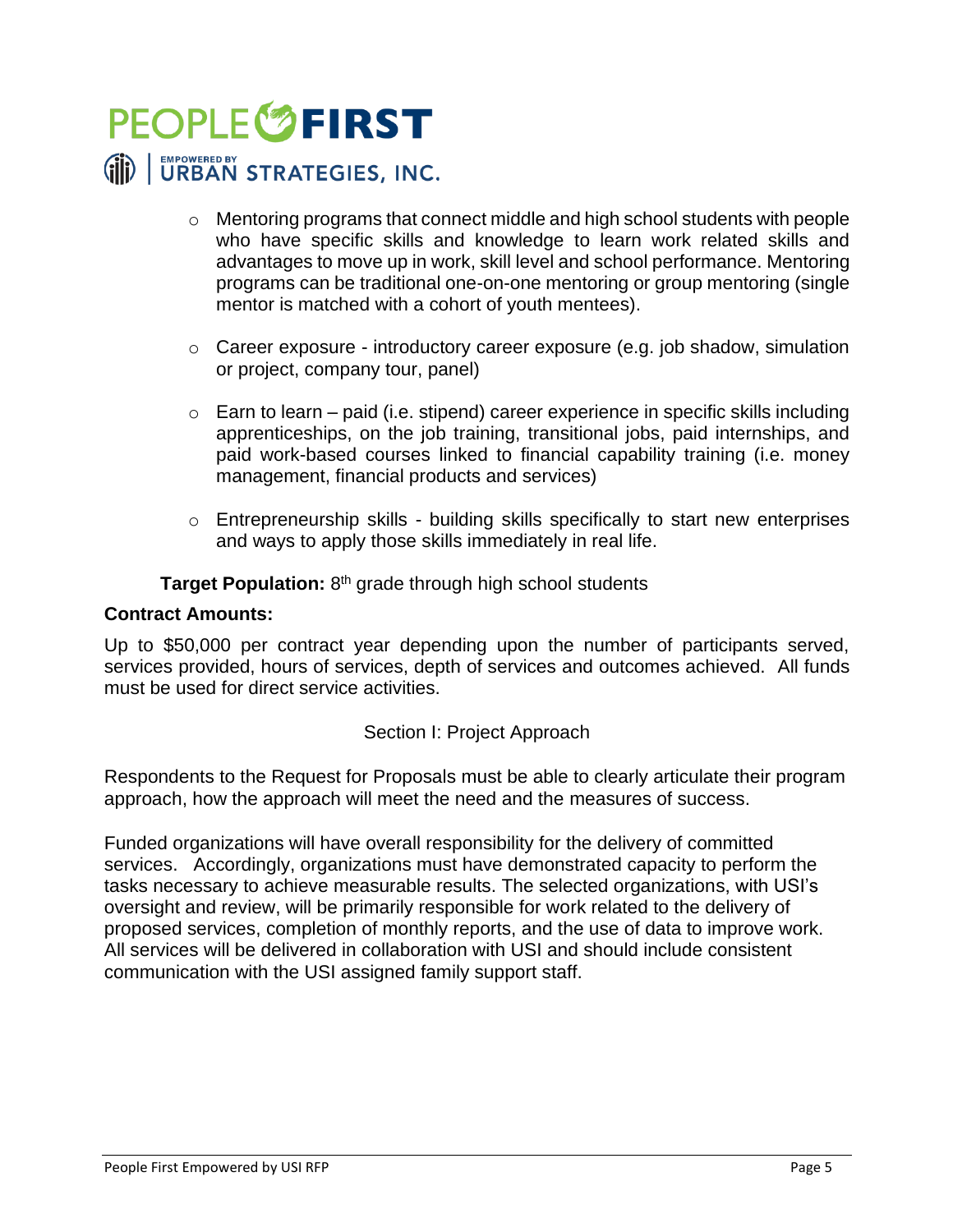

### Review and Analysis of Data

USI uses Results Count as its methodology to improve results in the communities where we work. This disciplined way of thinking starts with the results that organizations seek to achieve and works backwards to the strategies and activities that it will implement to achieve results. We seek organizations that are committed to using data to create, implement, monitor and refine strategies.

#### General Scope of Services

Funded organizations will effectively partner with USI, the People First Service Provider Network, and families to deliver services that produce measurable results. Organizations will value:

- Strong partnerships with target families, including consistent solicitation and utilization of feedback to understand preferences, perceptions, and experiences with services,
- The provision of services that are appropriate to the demographics, risks, challenges, assets and interests of the target families,
- High-level of accountability including monthly reporting and utilization of data to refine strategy implementation. At a minimum, include a list of children and families served, a write up of each family's participation in programs and services, results achieved, challenges in fulfilling contract deliverables, and a financial report documenting the allocation and expenditure of the contract funds and any interest earned therein.

## **ORGANIZATIONAL RESPONSIBILITIES**

Urban Strategies' responsibilities are:

- Provide direction and supervision to the selected organizations in areas relating to policy, informational and procedural requirements.
- Schedule an initial meeting to introduce USI staff and set priorities including coordination of how the organizational staff will communicate with a family's case manager.
- Establish and maintain regular meetings with the lead staff in the organization to ensure continued alignment in service delivery throughout the administration of the contract.
- Monitor the selected organizations' performance in the daily operation of the contract.
- Review and monitor monthly reports.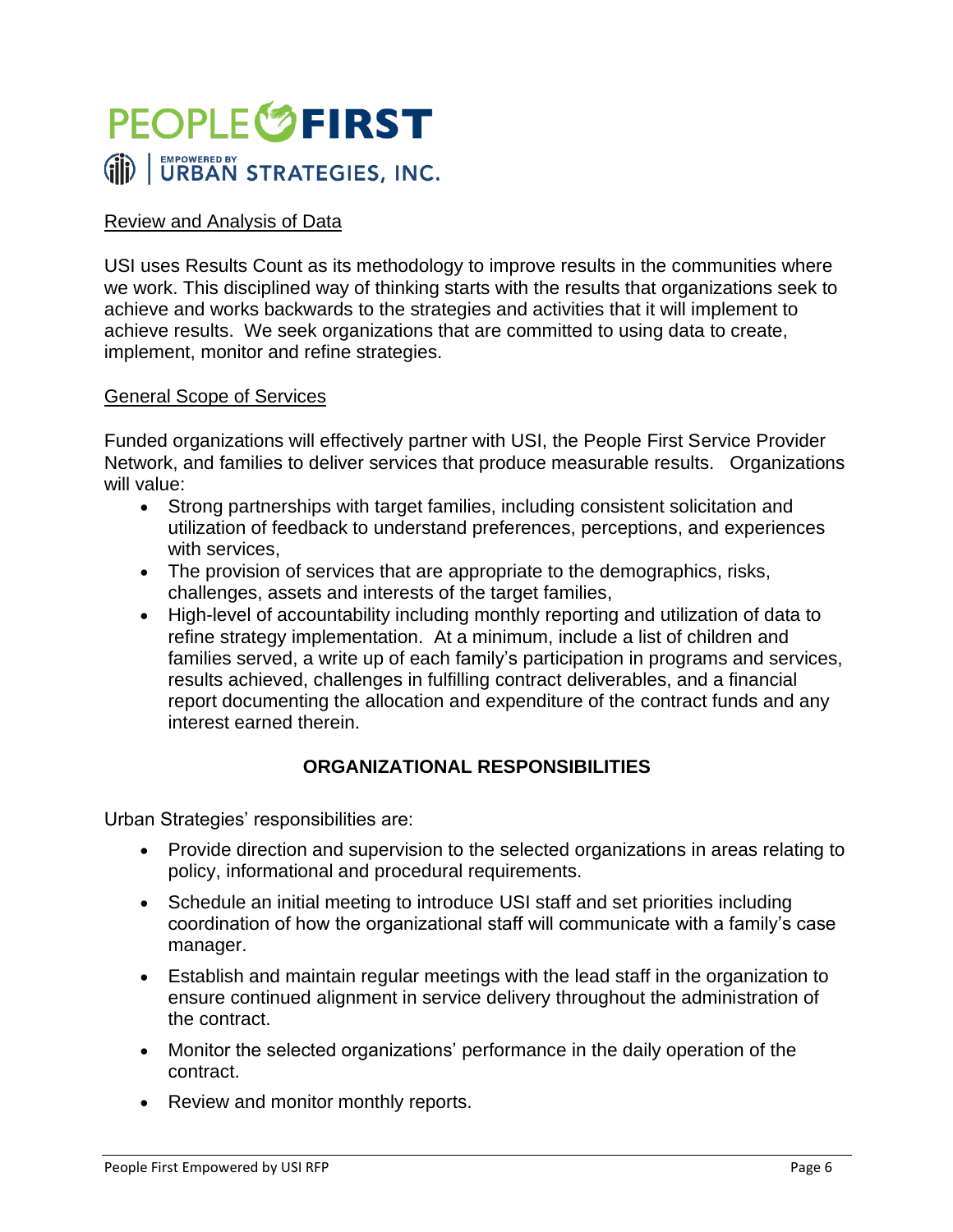Funded organizations' responsibilities are to:

- Assign an identified staff, to act as a central point of contact for USI, who shall have full authority to act for the selected organizations on all matters relating to the operations of an executed contract. This identified staff person shall participate in the People First empowered by USI Service Provider Network meetings.
- Participate in building their organizational capacity around Results Count (Results Based Accountability).
- Disaggregate data, set targets, develop strategies and performance measurements.
- Use culturally competent strategies to work with targeted households.
- Develop an action plan and create real time quality improvement to meet established targets.
- Collaborate with USI to establish shared performance measures and to establish targets for performance.
- Implement evidence-based model(s) that produces measurable results for families in program delivery.
- Submit monthly outcome reports to USI that detail progress on achieving targets and established performance measures.

Section II: Proposal Requirements and Scores

Proposals should include clearly stated goals and project outcomes which align with the needs in the Invitation Section. Proposals must describe in a meaningful way how the applicant supports the achievement of a measurable difference for participants. The project descriptions and funding requests should reflect the specific time span in which services will be provided.

- $\checkmark$  Questions regarding this proposal should be emailed [EducationRFP@urbanstrategiesinc.org](mailto:EducationRFP@urbanstrategiesinc.org) by Monday, April 11, 2022.
- $\checkmark$  Email questions by Monday, April 11, 2022 to [EducationRFP@urbanstrategiesinc.org](mailto:EducationRFP@urbanstrategiesinc.org)
- ✓ Join RFP Conference Call: Monday, April 25, 2022 at 1:00 pm (EST) Zoom Meeting <https://us02web.zoom.us/j/87921780034> *(To be admitted into the room on the day of the zoom call, please email your name, role, organization, phone and email information to [EducationRFP@urbanstrategiesinc.org](mailto:EducationRFP@urbanstrategiesinc.org) to RSVP)*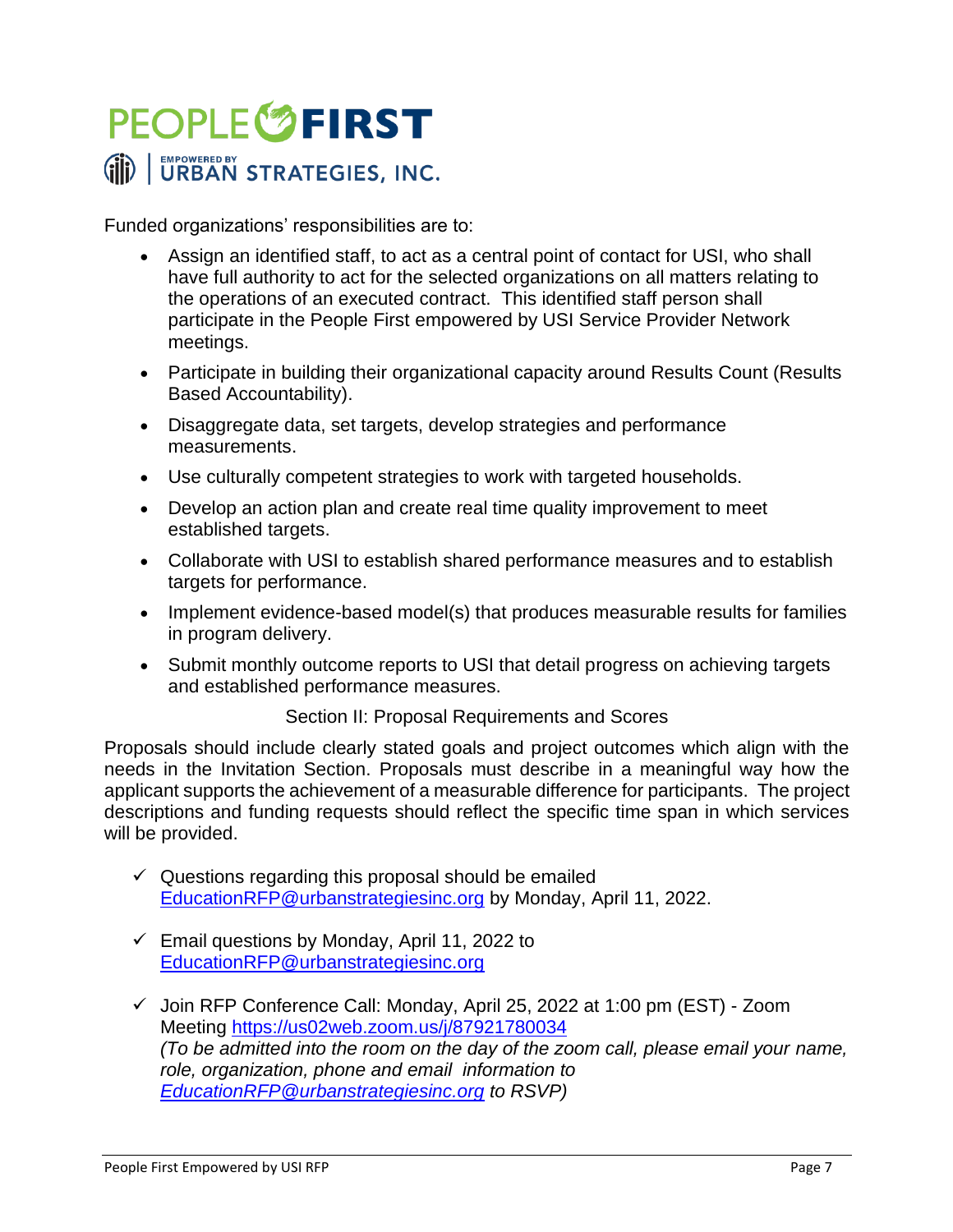$\checkmark$  Application Due: Wednesday, May 25, 2022 by 5:00pm EST

Proposal Format for Submission - Must reply to each question

### **A. Organizational information and eligibility checklist**

A1. Please provide the following contact information for the applicant:

**Organization** 

- o Organization name:
- o Program name (*if different from organization*):
- o Organization address:
- o Organization website:

Point of Contact

- o First and last name:
- o Title:
- o Address:
- o Email address:
- o Phone number:

Executive Director/CEO

- o First and last name:
- o Email address:
- o Phone number:

A1: 501 © (3) Organizations must provide proof of ALL of the following:

Agency has 501 (c) (3) IRS Determination Letter

Agency has one full time employee for 12 months prior to this proposal Agency has audited or reviewed financial statements for 2019 and 2020 Agency has completed a 2021 990 form

A2. Please provide a copy of the organization's most recent approved budget, which should also be attached to your application as an appendix. The budget must show:

the organization's total annual revenues? Budget to Actual the organization's total annual expenses? Budget to Actual Clearly identified sources of income

A3. Please provide a brief description (100-300 words) of the organization's history and mission.

A.4 Please provide a list of 2 -3 organizations to whom you have previously provided similar services. Include a contact person with email address and give permission for USI to reach out to your references during the review process.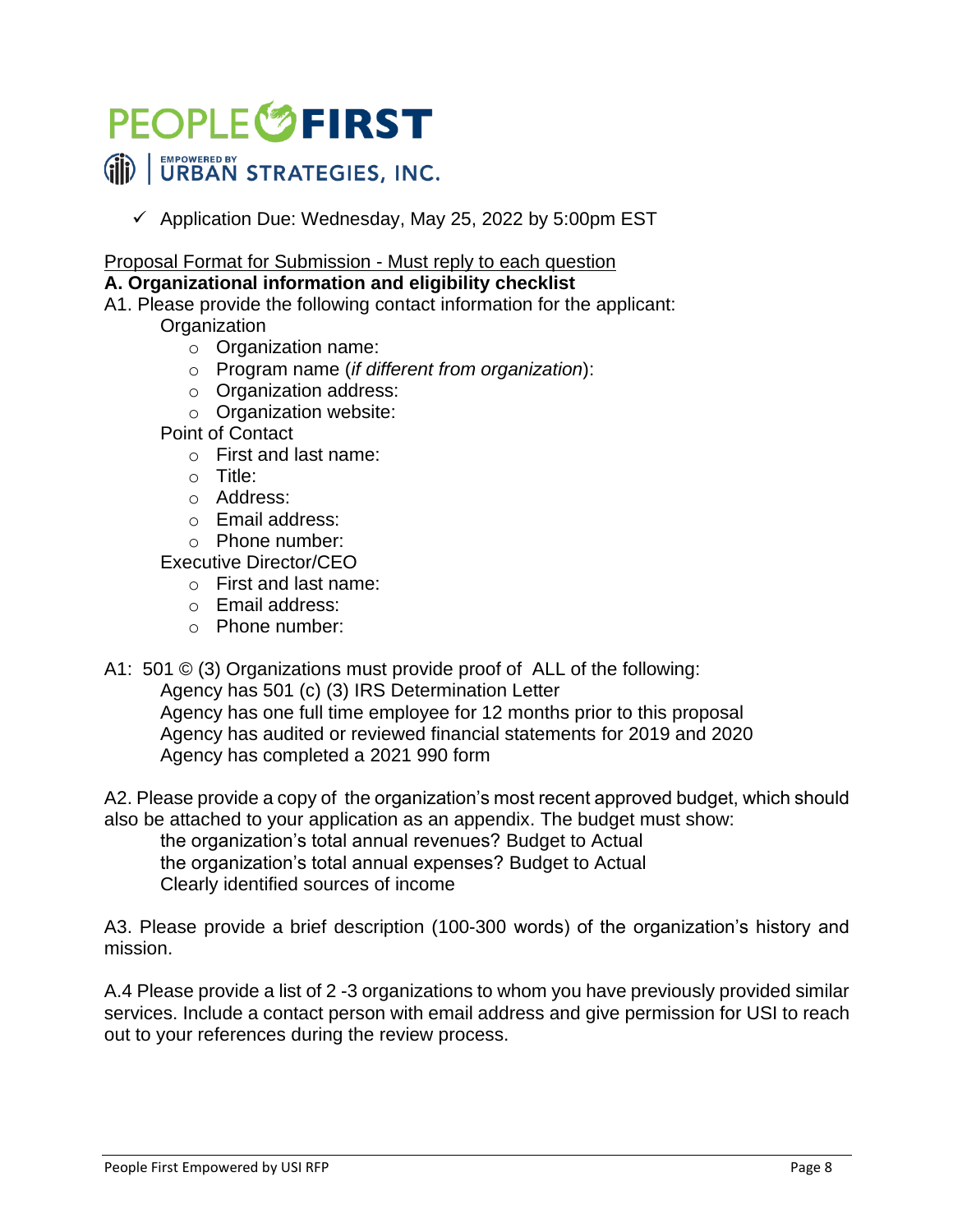## **B. Program approach** *(40 points maximum)*

B1.Describe the proposed program including the following in the description:

- What need will this program address?
- Is the proposed program a new or existing program?
- Where will the program be delivered? (community, office located elsewhere, virtual, school, etc.)
- What is the evidence that supports the implementation of this specific program or this type of program?

B2. Please provide a brief description of the proposed program's goals. Please describe the history of the programming, the expected number of persons to be served (minimum and maximum), cost to serve each participant, any services in the community that you will leverage to make the program successful, any past or current success in working with the target population and specifically Tidewater Gardens families. (up to 1,500 characters)

B3. Briefly describe how service delivery will address outreach, individualized approach, access and transportation, and will ensure that high quality culturally responsive services are delivered to families. (up to 1,500 characters)

## **C. Expected Outcomes** *(40 points maximum)* (up to 1,500 characters)

Provide a clear description of why your organization is the right organization to deliver the above program, you must include past success data as well as history working with the target population. Include the proposed program's goals, activities, expected outcomes, and measures of success for this contract.

*In your description, please include the following:* 

- What are the program's goals for the end of the contract year?
- What are the program's expected outcomes for the end of the contract year?
- How does this align with goals described in this invitation?

## **D. Program Administration, Capacity and Tracking** *(10 points maximum)*

Provide a detailed explanation (maximum: 600 words) regarding the program's capacity to manage and administer this contract. Include a description of how success will be tracked and reported. Include a staffing plan and staff resumes.

### **E. Budget and Narrative** *(10 points maximum)*

Use the attached template to provide a budget and attach a detailed narrative description for each line item.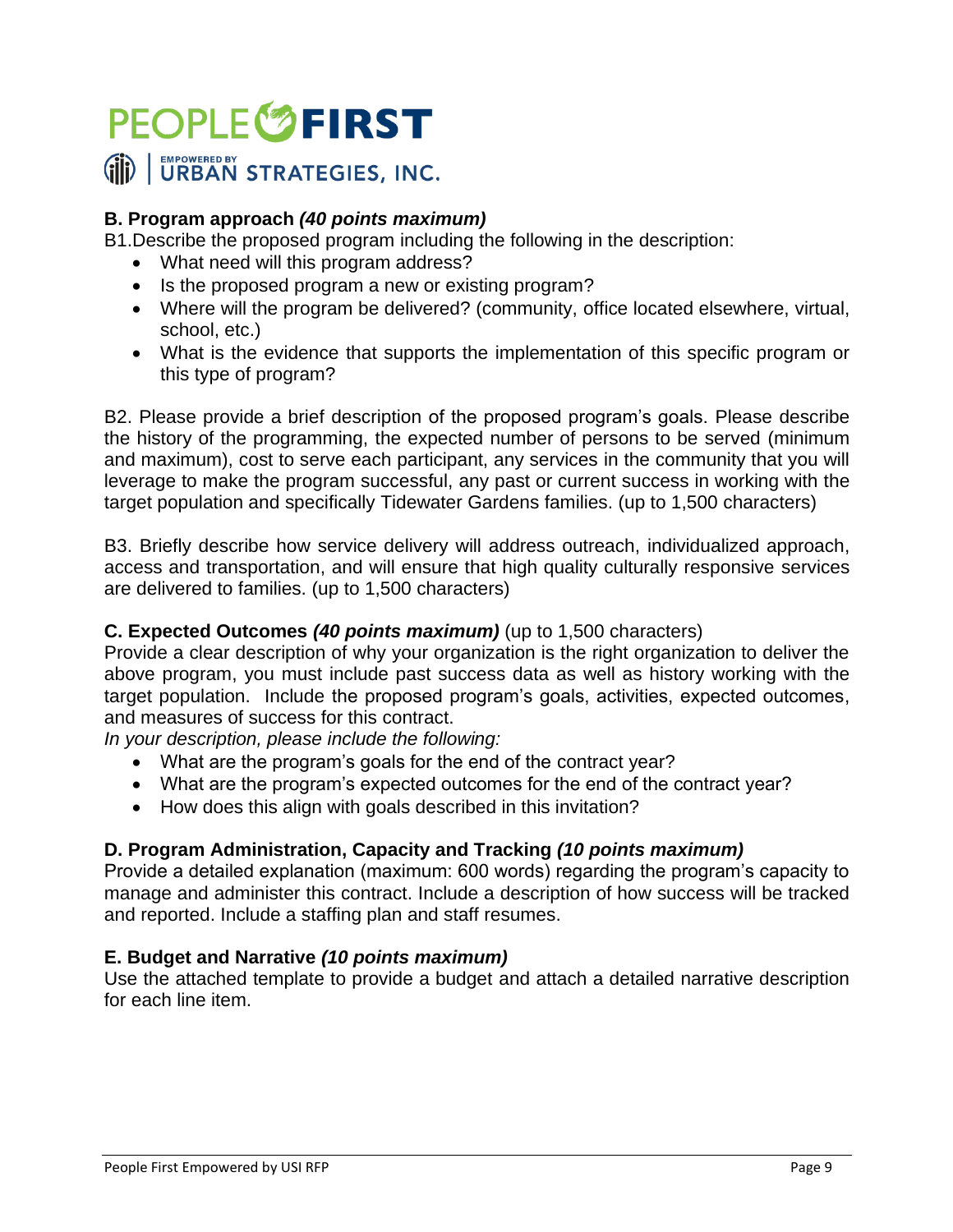## **PROPOSAL SCORING**

The responses will be evaluated, and the organizations selected/ranked based on the following criteria:

- The organization's approach, plan of work, recommended schedules, and overall project understanding.
- Cost efficiency.
- Qualifications and experience in providing the proposed services as exemplified by past projects and client contacts.
- Experience and qualifications of individuals assigned to the project.
- Ability and capacity to deliver the proposed services with limited USI assistance.

### Section III. Legal Notices

### Bidding General Conditions:

1. Legal Compliance: Respondent must agree to comply with all federal, state, and local laws or regulations that in any manner affect the service placed for bid herein, including, but not limited to, 2 CFR part 200. Lack of knowledge on the part of the respondent of applicable law will in no way be cause for release of this obligation. If USI becomes aware of violation of any laws or regulations, on the part of the awarded consultant, it reserves the right to reject any bid, cancel any contract, and pursue any other legal remedies deemed necessary.

#### Debarment and Suspension:

USI will not fund, award a subcontract to, or otherwise engage the services of any respondent during any period of debarment, suspension, or placement in ineligibility status of any respondent. Respondent is subject to the debarment and suspension regulations of 2 CFR 200.212.

### Conflict of Interest:

Respondent must comply with conflict of interest requirements of 2 CFR 200.318 if awarded a subcontract by USI. No respondent who is an employee, agent, officer, or elected or appointed official of USI or the City of Norfolk or a member of his immediate family and who exercises any functions or responsibilities with respect to activities assisted under this RFP may have a direct interest in the subcontract with USI or the proceeds thereunder.